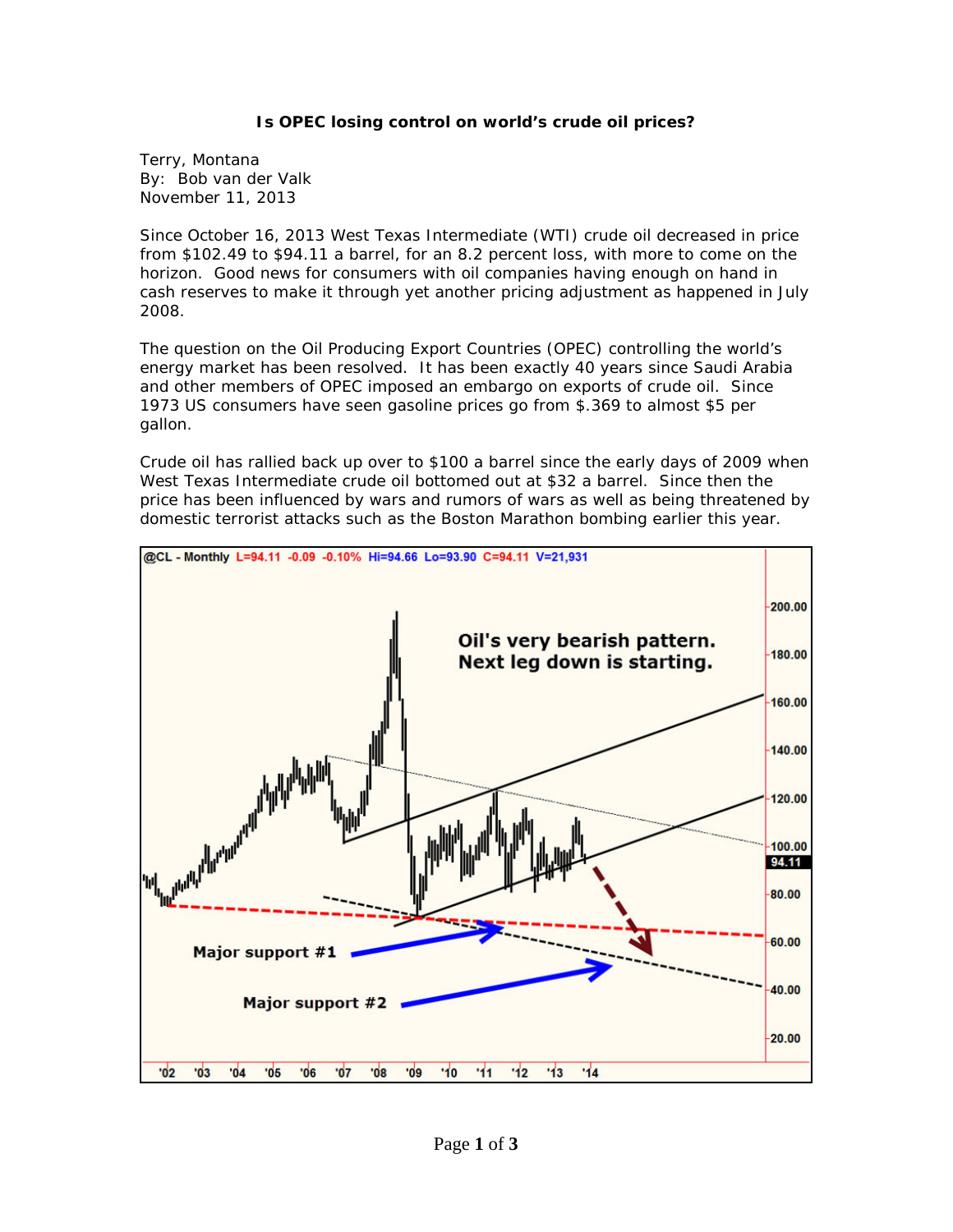More downside should be expected for crude oil and the dive is just beginning now. Major technical support lies at \$60-\$62, and oil may not bottom until it falls to as low as \$40

The weekly Department of Energy inventory report shows a rise for seven straight weeks. Last week, they rose 5.2 million barrels. Over the past four weeks, inventories have risen by 22 million barrels, the second largest increase since February 2009.

| <b>DOE Stocks</b>                     | 11/1/2013 10/25/2013 11/2/2012 |         |         | Stocks v.<br><b>Last Week</b> | <b>Stocks</b><br>v. Year<br>Ago |
|---------------------------------------|--------------------------------|---------|---------|-------------------------------|---------------------------------|
| <b>Crude Oil (Excluding</b><br>SPR)   | 385.4                          | 383.9   | 374.8   | 1.5                           | 10.6                            |
| <b>Gasoline</b>                       | 210.0                          | 213.8   | 202.4   | $-3.8$                        | 7.6                             |
| <b>Distillates</b>                    | 117.8                          | 122.7   | 118.1   | $-4.9$                        | $-0.3$                          |
| <b>Propane/Propylene</b>              | 62.1                           | 64.8    | 73.6    | $-2.7$                        | $-11.5$                         |
| <b>Total Petroleum Products</b> 731.5 |                                | 741.4   | 724.2   | $-9.9$                        | 7.3                             |
| <b>Total Petroleum Stocks</b>         | 1,116.9                        | 1,125.3 | 1,099.0 | $-8.4$                        | 17.9                            |

## **DOE Statistics for the Week Ending November 1, 2013:**

| <b>Na</b><br>$Bcf)*$<br>-----<br>Gas<br>turai | $\tilde{\phantom{a}}$ | .<br>. | $\sim$ | . |
|-----------------------------------------------|-----------------------|--------|--------|---|

Table covers crude oil and principal products. Other products, including residual fuel oil and "other oils" are not shown, and changes in the stocks of these products are reflected in "Total Petroleum Products". Statistics Source: Energy Information Administration "*Weekly Petroleum Status Report*" available at [www.eia.doe.gov](http://powerhousetl.us6.list-manage1.com/track/click?u=6eaf3cbb10b2bb6c711787d5f&id=acd5f94ded&e=8a04db3983)

With domestic oil production on the rise, the good news is North America will become energy secure by the end of 2014. OPEC has slowly been losing control on pricing the world's crude oil requirements.